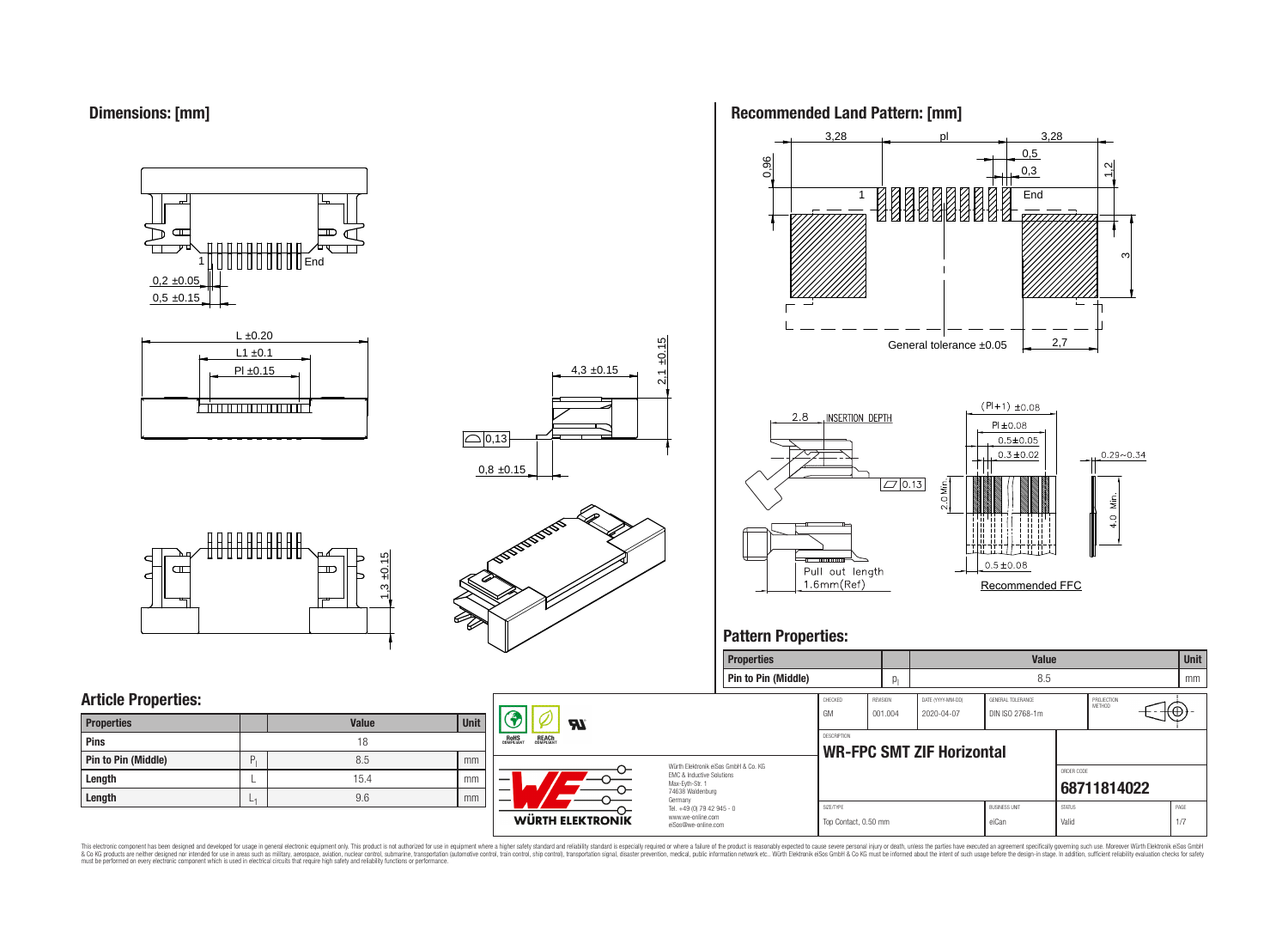# **Kind Properties:**

| <b>Properties</b> | <b>Value</b>     | <b>Unit</b> |  |  |  |
|-------------------|------------------|-------------|--|--|--|
| <b>Pitch</b>      | 0.5              | mm          |  |  |  |
| <b>Durability</b> | 25 Mating cycles |             |  |  |  |

# **Material Properties:**

| <b>Insulator Material</b>            | LCP                                          |
|--------------------------------------|----------------------------------------------|
| <b>Insulator Flammability Rating</b> | $UL94V-0$                                    |
| <b>Insulator Color</b>               | Ivory                                        |
| <b>Actuator Material</b>             | PA9T                                         |
| <b>Actuator Flammability Rating</b>  | UL94 V-0                                     |
| <b>Actuator Color</b>                | <b>Black</b>                                 |
| <b>Contact Material</b>              | Phosphor Bronze                              |
| <b>Contact Plating</b>               | 100 ( $\mu$ ") Tin over 50 ( $\mu$ ") Nickel |
| <b>Contact Type</b>                  | Stamped                                      |
| <b>Solder Tabs</b>                   | <b>Brass</b>                                 |

# **General Information:**

| $\circ$<br>⊥ Onera′<br><b>U</b> L<br>.<br>.<br> |                 |            |
|-------------------------------------------------|-----------------|------------|
|                                                 | $-$ - $-$ - $-$ | $  -$<br>. |

# **Electrical Properties:**

| <b>Properties</b>            |           | <b>Test conditions</b> | Value | Unit           | Tol. |
|------------------------------|-----------|------------------------|-------|----------------|------|
| <b>Rated Current</b>         | םו        |                        | 0.5   | A              |      |
| <b>Working Voltage</b>       |           |                        | 50    | V(AC)          |      |
| <b>Withstanding Voltage</b>  |           | min                    | 250   | V(AC)          |      |
| <b>Contact Resistance</b>    | R         |                        | 20    | $m\Omega$      | max. |
| <b>Insulation Resistance</b> | $R_{ISO}$ |                        | 100   | M <sub>2</sub> | min. |

# **Certification:**

**RoHS Approval RoHS Approval Compliant** [2011/65/EU&2015/863]

# **Certification:**

| <b>REACh Approval</b> | Conform or declared [(EC)1907/2006] |
|-----------------------|-------------------------------------|
| <b>UL Approval</b>    |                                     |

# **Packaging Properties:**

| <b>Properties</b>     |      | <b>Value</b>  |
|-----------------------|------|---------------|
| Packaging             |      | Tape and Reel |
| <b>Packaging Unit</b> | Qty. | 2000          |

# **Specific Recommendation:**

In order to handle products correctly, please download our precaution guide which is available under "Tutorials" on our Homepage: www. we-online.com/precaution\_6873xx124422

| WÜRTH ELEKTRONIK                                      | Tel. +49 (0) 79 42 945 - 0<br>www.we-online.com<br>eiSos@we-online.com                                              | SIZE/TYPE<br>Top Contact, 0.50 mm |                            |                                  | eiCan                                | <b>STATUS</b><br>Valid |                      | 2/7  |  |
|-------------------------------------------------------|---------------------------------------------------------------------------------------------------------------------|-----------------------------------|----------------------------|----------------------------------|--------------------------------------|------------------------|----------------------|------|--|
|                                                       | Würth Flektronik eiSos GmbH & Co. KG<br>EMC & Inductive Solutions<br>Max-Evth-Str. 1<br>74638 Waldenburg<br>Germany |                                   |                            |                                  | <b>BLISINESS LINIT</b>               | ORDER CODE             | 68711814022          | PAGE |  |
| <b>REACH</b><br>COMPLIANT<br><b>ROHS</b><br>COMPLIANT |                                                                                                                     | <b>DESCRIPTION</b>                |                            | <b>WR-FPC SMT ZIF Horizontal</b> |                                      |                        |                      |      |  |
| <b>R</b>                                              |                                                                                                                     | CHECKED<br>GM                     | <b>REVISION</b><br>001.004 | DATE (YYYY-MM-DD)<br>2020-04-07  | GENERAL TOLERANCE<br>DIN ISO 2768-1m |                        | PROJECTION<br>METHOD | €θ   |  |

This electronic component has been designed and developed for usage in general electronic equipment only. This product is not authorized for subserved requipment where a higher selection equipment where a higher selection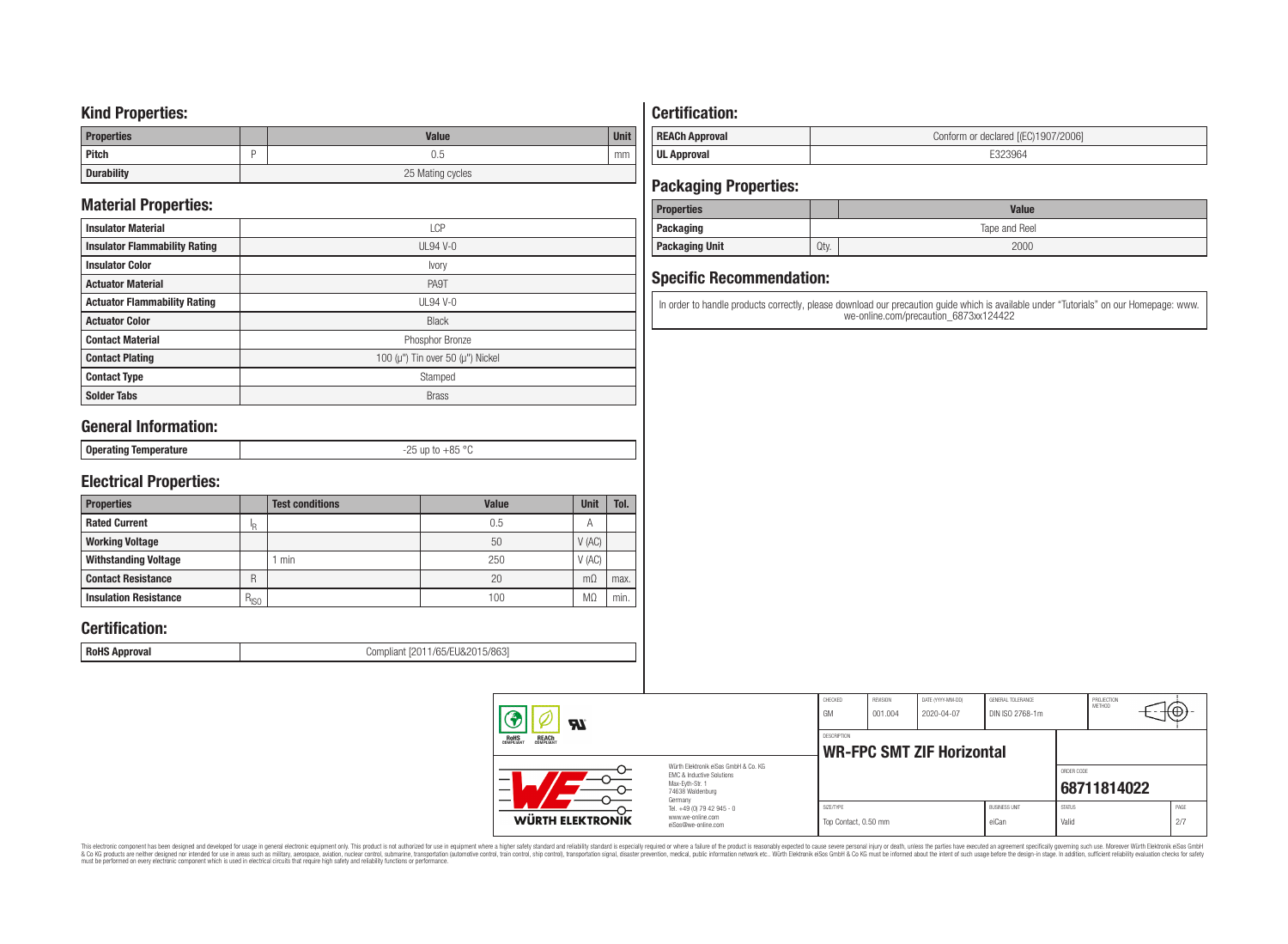

**Packaging Specification - Reel: [mm]**



This electronic component has been designed and developed for usage in general electronic equipment only. This product is not authorized for use in equipment where a higher safely standard and reliability standard si espec & Ook product a label and the membed of the seasuch as marked and as which such a membed and the such assume that income in the seasuch and the simulation and the such assume that include to the such a membed and the such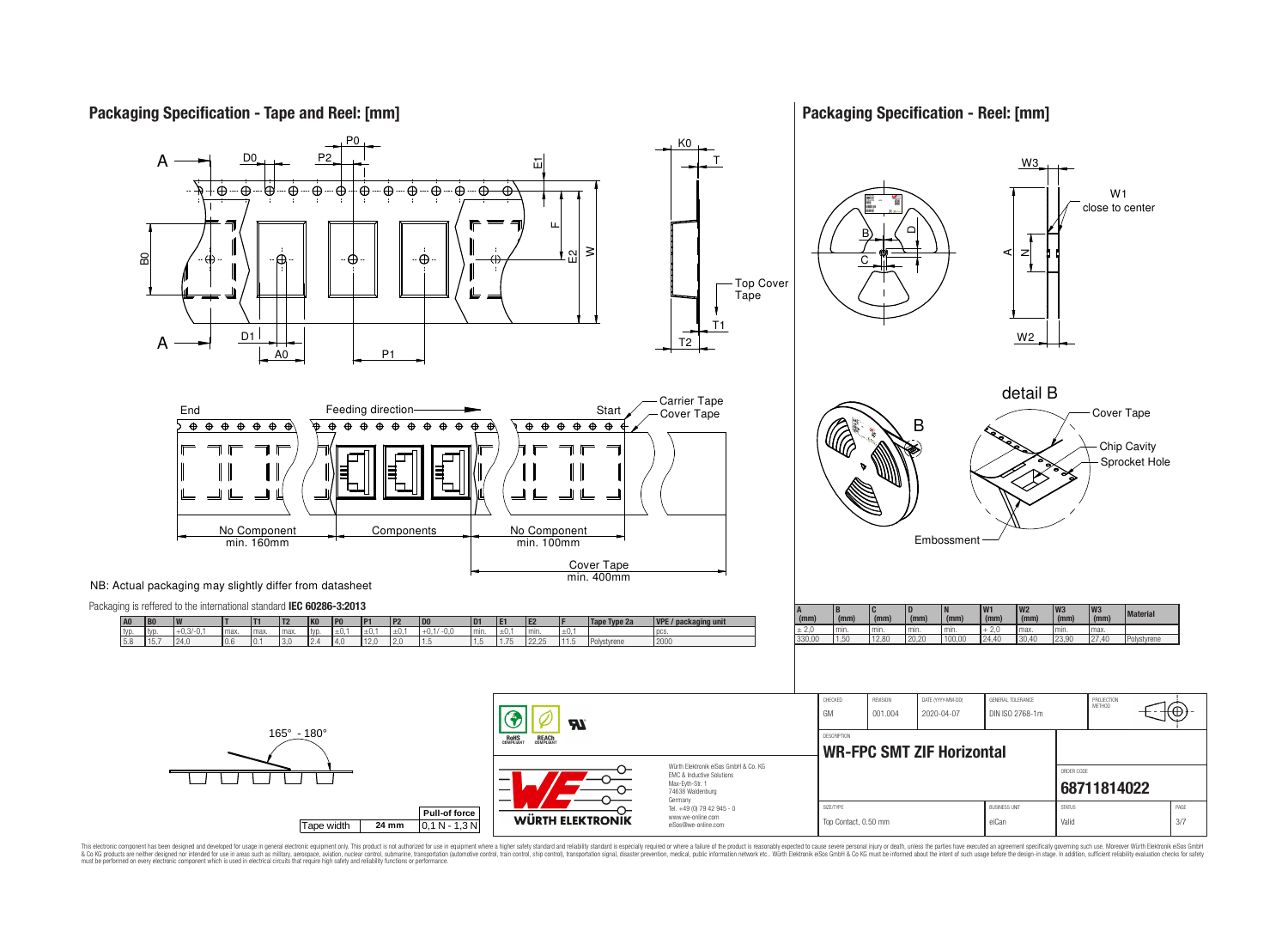

#### NB: Actual packaging may slightly differ from datasheet

| $\epsilon_0$ (mm) | ANF<br>$W_{\cap}$ (mm) | $HC$ (mm) | No. of reel<br>outer packaging | Packaging<br>Unit | Material |
|-------------------|------------------------|-----------|--------------------------------|-------------------|----------|
| typ               | l tvr                  | l tyr     | reel.                          | locs              |          |
| 365               | 365                    | 220       |                                | 14000             | Paper    |

| 77.                                                   |                                                                                                                     | CHECKED<br>GM                     | REVISION<br>001.004 | DATE (YYYY-MM-DD)<br>2020-04-07  | GENERAL TOLERANCE<br>DIN ISO 2768-1m |                        | PROJECTION<br>METHOD | τΦ |             |
|-------------------------------------------------------|---------------------------------------------------------------------------------------------------------------------|-----------------------------------|---------------------|----------------------------------|--------------------------------------|------------------------|----------------------|----|-------------|
| <b>ROHS</b><br>COMPLIANT<br><b>REACH</b><br>COMPLIANT |                                                                                                                     | <b>DESCRIPTION</b>                |                     | <b>WR-FPC SMT ZIF Horizontal</b> |                                      |                        |                      |    |             |
| -<br>$\overline{\phantom{0}}$                         | Würth Flektronik eiSos GmbH & Co. KG<br>EMC & Inductive Solutions<br>Max-Eyth-Str. 1<br>74638 Waldenburg<br>Germany |                                   |                     |                                  |                                      | ORDER CODE             | 68711814022          |    |             |
| WÜRTH ELEKTRONIK                                      | Tel. +49 (0) 79 42 945 - 0<br>www.we-online.com<br>eiSos@we-online.com                                              | SIZE/TYPE<br>Top Contact, 0.50 mm |                     |                                  | <b>BUSINESS UNIT</b><br>eiCan        | <b>STATUS</b><br>Valid |                      |    | PAGE<br>4/7 |

This electronic component has been designed and developed for usage in general electronic equipment only. This product is not authorized for subserved requipment where a higher selection equipment where a higher selection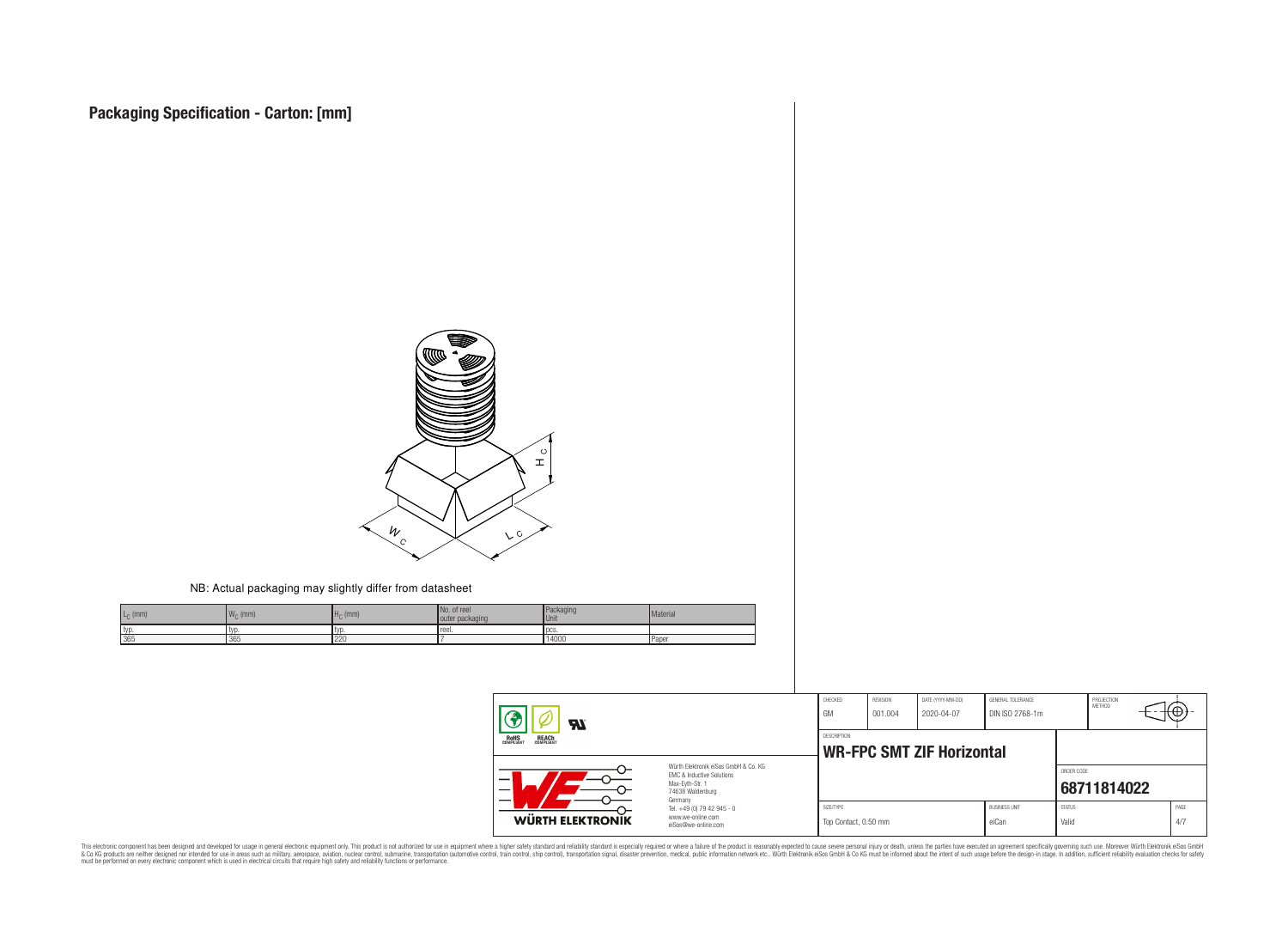# **Classification Reflow Profile for SMT components:**



# **Classification Reflow Soldering Profile:**

| <b>Profile Feature</b>                              |                    | Value                            |
|-----------------------------------------------------|--------------------|----------------------------------|
| Preheat Temperature Min <sup>1)</sup>               | <sup>I</sup> s min | 150 °C                           |
| <b>Preheat Temperature Max</b>                      | 's max             | 200 °C                           |
| Preheat Time $t_s$ from $T_{s,min}$ to $T_{s,max}$  | $t_{\rm s}$        | $60 - 120$ seconds               |
| Ramp-up Rate $(T_1$ to $T_p$ )                      |                    | 3 °C/ second max.                |
| <b>Liquidous Temperature</b>                        | Ь.                 | 217°C                            |
| Time t <sub>1</sub> maintained above T <sub>1</sub> | ь.                 | $60 - 150$ seconds               |
| Peak package body temperature                       | l n                | $T_n \leq T_c$ , see Table below |
| Time within 5°C of actual peak<br>temperature       | t <sub>p</sub>     | $20 - 30$ seconds                |
| Ramp-down Rate $(T_p$ to $T_1$ )                    |                    | $6^{\circ}$ C/ second max.       |
| Time 25°C to peak temperature                       |                    | 8 minutes max.                   |

1) refer to IPC/JEDEC J-STD-020D refer to IPC/ JEDEC J-STD-020E

# **Package Classification Reflow Temperature (T<sup>c</sup> ):**

| <b>Properties</b>                                                       | Volume mm <sup>3</sup><br>< 350 | Volume mm <sup>3</sup><br>350-2000 | Volume mm <sup>3</sup><br>>2000 |
|-------------------------------------------------------------------------|---------------------------------|------------------------------------|---------------------------------|
| <b>PB-Free Assembly   Package Thickness</b><br>$< 1.6$ mm <sup>1)</sup> | 260 °C                          | 260 °C                             | 260 °C                          |
| <b>PB-Free Assembly   Package Thickness</b><br>$1.6$ mm $- 2.5$ mm      | 260 °C                          | 250 °C                             | 245 °C                          |
| <b>PB-Free Assembly   Package Thickness  </b><br>$\geq$ 2.5 mm          | 250 °C                          | 245 °C                             | 245 °C                          |

1) refer to IPC/JEDEC J-STD-020D

refer to IPC/ JEDEC J-STD-020E

|                                                       | Яï               |                                                                                                                     | CHECKED<br>GM                                   | <b>REVISION</b><br>001.004 | DATE (YYYY-MM-DD)<br>2020-04-07 | GENERAL TOLERANCE<br>DIN ISO 2768-1m |                        | PROJECTION<br>METHOD | ₩Ψ          |
|-------------------------------------------------------|------------------|---------------------------------------------------------------------------------------------------------------------|-------------------------------------------------|----------------------------|---------------------------------|--------------------------------------|------------------------|----------------------|-------------|
| <b>REACH</b><br>COMPLIANT<br><b>ROHS</b><br>COMPLIANT |                  |                                                                                                                     | DESCRIPTION<br><b>WR-FPC SMT ZIF Horizontal</b> |                            |                                 |                                      |                        |                      |             |
| –<br>-                                                |                  | Würth Flektronik eiSos GmbH & Co. KG<br>EMC & Inductive Solutions<br>Max-Evth-Str. 1<br>74638 Waldenburg<br>Germany |                                                 |                            |                                 |                                      | ORDER CODE             | 68711814022          |             |
|                                                       | WÜRTH ELEKTRONIK | Tel. +49 (0) 79 42 945 - 0<br>www.we-online.com<br>eiSos@we-online.com                                              | SIZE/TYPE<br>Top Contact, 0.50 mm               |                            |                                 | <b>BUSINESS UNIT</b><br>eiCan        | <b>STATUS</b><br>Valid |                      | PAGE<br>5/7 |

This electronic component has been designed and developed for usage in general electronic equipment only. This product is not authorized for subserved requipment where a higher selection equipment where a higher selection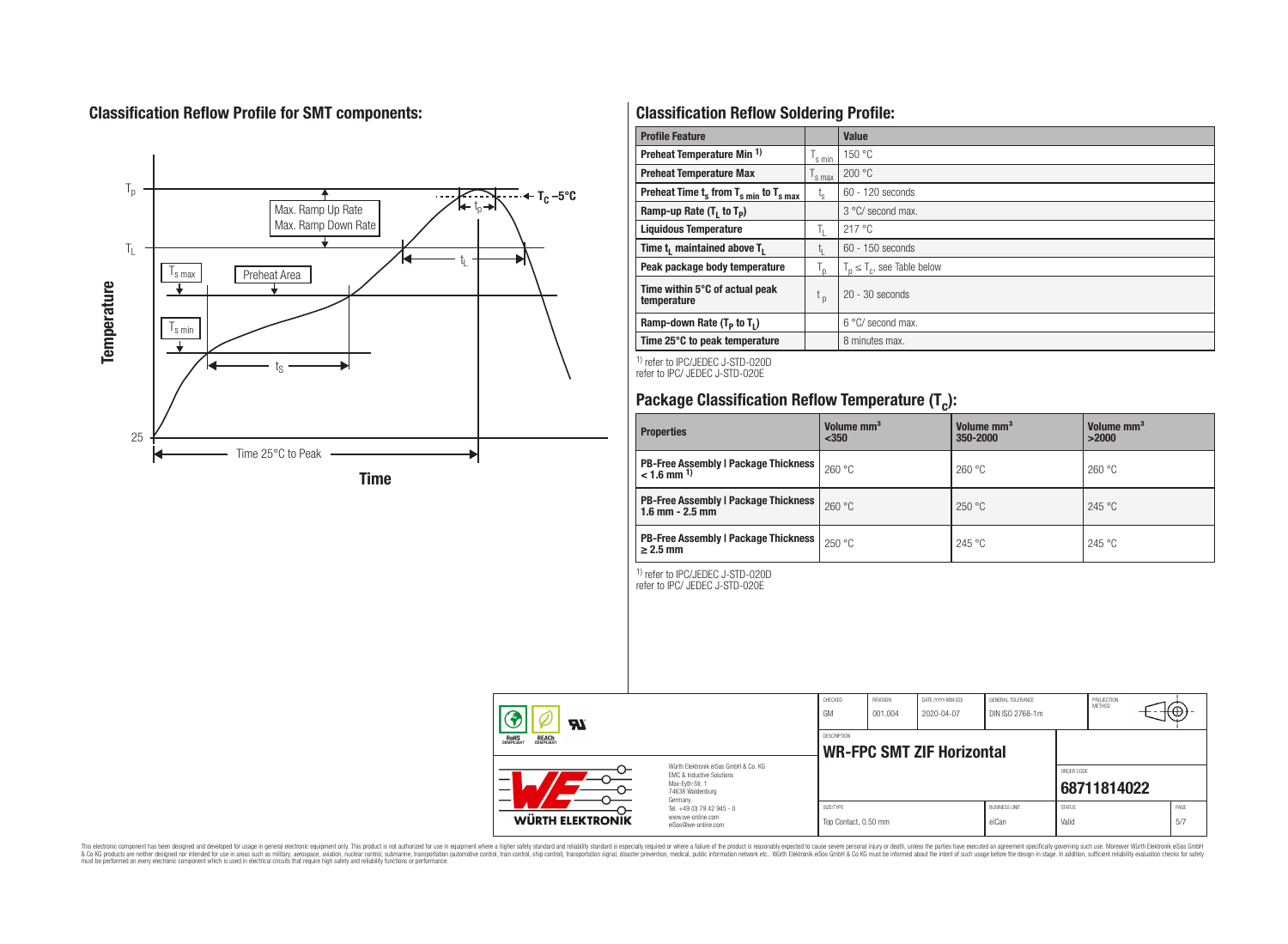# **Cautions and Warnings:**

# **The following conditions apply to all goods within the product series of the Connectors of Würth Elektronik eiSos GmbH & Co. KG:**

## **General:**

- This mechanical component is designed and manufactured for use in general electronic equipment.
- Würth Elektronik must be asked for written approval (following the PPAP procedure) before incorporating the components into any equipment in fields such as military, aerospace, aviation, nuclear control, submarine, transportation (automotive control, train control, ship control), transportation signal, disaster prevention, medical, public information network, etc. where higher safety and reliability are especially required and/or if there is the possibility of direct damage or human injury.
- Mechanical components that will be used in safety-critical or high-reliability applications, should be pre-evaluated by the customer.
- The mechanical component is designed and manufactured to be used within the datasheet specified values. If the usage and operation conditions specified in the datasheet are not met, the component may be damaged or dissolved.
- Do not drop or impact the components, the component may be damaged.
- Prevent any damage or scratches on the component, especially on the actuator.
- Direct mechanical impact to the product shall be prevented (e.g overlapping of the PCB's).
- Würth Elektronik products are qualified according to international standards, which are listed in each product reliability report. Würth Elektronik does not warrant any customer qualified product characteristics beyond Würth Elektroniks' specifications, for its validity and sustainability over time.
- The responsibility for the applicability of the customer specific products and use in a particular customer design is always within the authority of the customer. All technical specifications for standard products do also apply to customer specific products.
- The mechanical component is designed to be used along with Würth Elektronik counterparts and tools. Würth Elektronik cannot ensure the reliability of these components while being used with other products.

## **Product Specific:**

#### Soldering:

- The solder profile must comply with the technical product specifications. All other profiles will void the warranty.
- All other soldering methods are at the customers' own risk.

#### Cleaning and Washing:

- Washing agents used during the production to clean the customer application might damage or change the characteristics of the component, body, pins and termination. Washing agents may have a negative effect on the long-term functionality of the product.
- Using a brush during the cleaning process may deform function relevant areas. Therefore, we do not recommend using a brush during the PCB cleaning process.

#### Potting and Coating:

• If the product is potted in the customer application, the potting material might shrink or expand during and after hardening. Shrinking could lead to an incomplete seal, allowing contaminants into the components. Expansion could damage the components. We recommend a manual inspection after potting or coating to avoid these effects.

## **Storage Conditions:**

- A storage of Würth Elektronik products for longer than 12 months is not recommended. Within other effects, the terminals may suffer degradation, resulting in bad solderability. Therefore, all products shall be used within the period of 12 months based on the day of shipment.
- Do not expose the components to direct sunlight.
- The storage conditions in the original packaging are defined according to DIN EN 61760-2.
- The storage conditions stated in the original packaging apply to the storage time and not to the transportation time of the components.

### **Handling:**

- Do not repeatedly operate the component with excessive force. It may damage or deform the component resulting in malfunction.
- In the case a product requires particular handling precautions, in addition to the general recommendations mentioned here before, these will appear on the product datasheet.

These cautions and warnings comply with the state of the scientific and technical knowledge and are believed to be accurate and reliable. However, no responsibility is assumed for inaccuracies or incompleteness.

| Hī                                                                                                                       |                                                                        | CHECKED<br>GM                     | REVISION<br>001.004                                    | DATE (YYYY-MM-DD)<br>2020-04-07 | GENERAL TOLERANCE<br>DIN ISO 2768-1m |                        | PROJECTION<br><b>METHOD</b> |  | ₩           |  |
|--------------------------------------------------------------------------------------------------------------------------|------------------------------------------------------------------------|-----------------------------------|--------------------------------------------------------|---------------------------------|--------------------------------------|------------------------|-----------------------------|--|-------------|--|
| ROHS<br>COMPLIANT<br><b>REACH</b><br>COMPLIANT                                                                           |                                                                        |                                   | <b>DESCRIPTION</b><br><b>WR-FPC SMT ZIF Horizontal</b> |                                 |                                      |                        |                             |  |             |  |
| Würth Flektronik eiSos GmbH & Co. KG<br>FMC & Inductive Solutions<br>–<br>Max-Eyth-Str. 1<br>74638 Waldenburg<br>Germany |                                                                        |                                   |                                                        |                                 |                                      | ORDER CODE             | 68711814022                 |  |             |  |
| WÜRTH ELEKTRONIK                                                                                                         | Tel. +49 (0) 79 42 945 - 0<br>www.we-online.com<br>eiSos@we-online.com | SIZE/TYPE<br>Top Contact, 0.50 mm |                                                        |                                 | <b>BUSINESS UNIT</b><br>eiCan        | <b>STATUS</b><br>Valid |                             |  | PAGE<br>6/7 |  |

This electronic component has been designed and developed for usage in general electronic equipment only. This product is not authorized for use in equipment where a higher safety standard and reliability standard si espec & Ook product a label and the membed of the seasuch as marked and as which such a membed and the such assume that income in the seasuch and the simulation and the such assume that include to the such a membed and the such